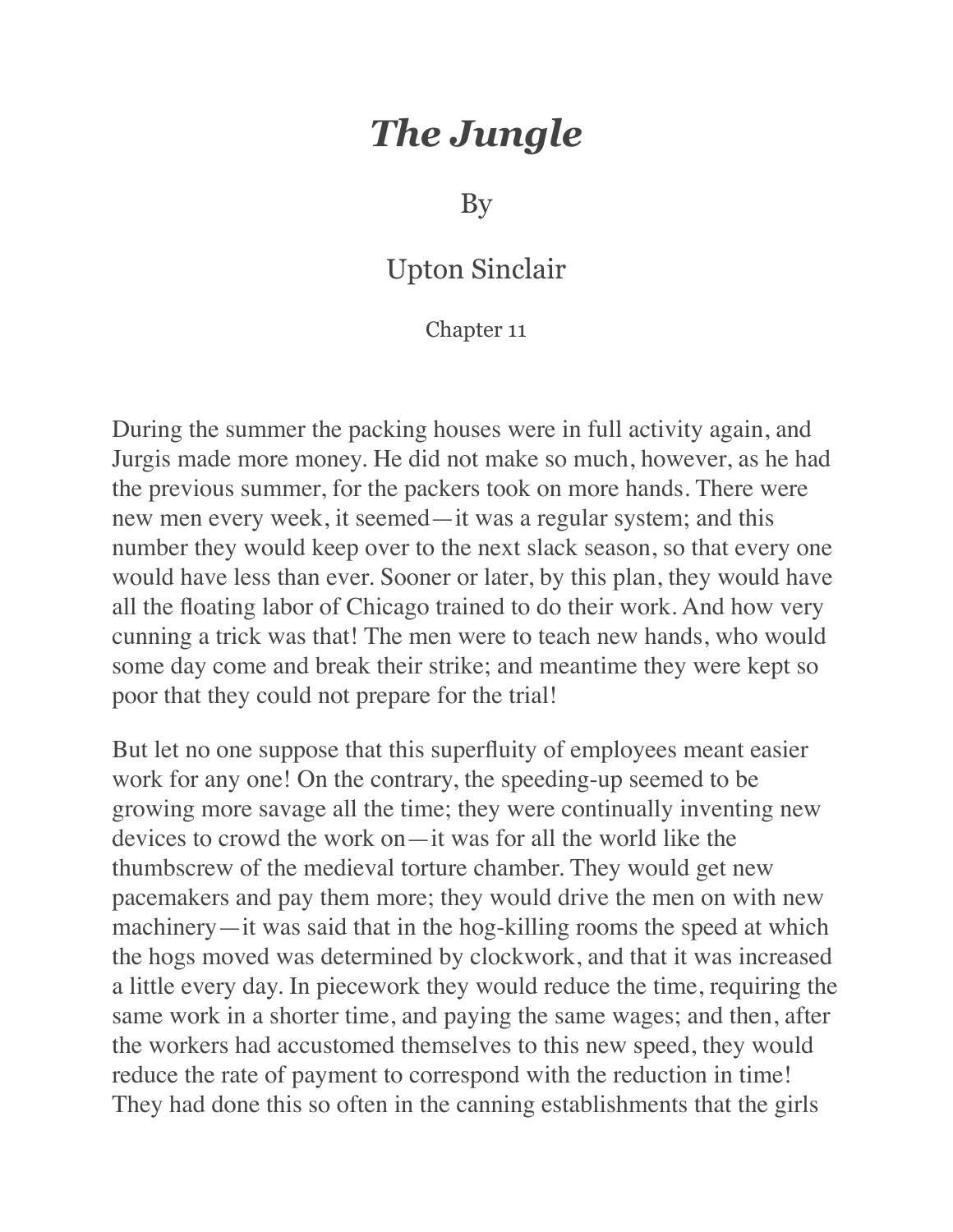were fairly desperate; their wages had gone down by a full third in the past two years, and a storm of discontent was brewing that was likely to break any day. Only a month after Marija had become a beef-trimmer the canning factory that she had left posted a cut that would divide the girls' earnings almost squarely in half; and so great was the indignation at this that they marched out without even a parley, and organized in the street outside. One of the girls had read somewhere that a red flag was the proper symbol for oppressed workers, and so they mounted one, and paraded all about the yards, yelling with rage. A new union was the result of this outburst, but the impromptu strike went to pieces in three days, owing to the rush of new labor. At the end of it the girl who had carried the red flag went downtown and got a position in a great department store, at a salary of two dollars and a half a week.

Jurgis and Ona heard these stories with dismay, for there was no telling when their own time might come. Once or twice there had been rumors that one of the big houses was going to cut its unskilled men to fifteen cents an hour, and Jurgis knew that if this was done, his turn would come soon. He had learned by this time that Packingtown was really not a number of firms at all, but one great firm, the Beef Trust. And every week the managers of it got together and compared notes, and there was one scale for all the workers in the yards and one standard of efficiency. Jurgis was told that they also fixed the price they would pay for beef on the hoof and the price of all dressed meat in the country; but that was something he did not understand or care about.

The only one who was not afraid of a cut was Marija, who congratulated herself, somewhat naively, that there had been one in her place only a short time before she came. Marija was getting to be a skilled beeftrimmer, and was mounting to the heights again. During the summer and fall Jurgis and Ona managed to pay her back the last penny they owed her, and so she began to have a bank account. Tamoszius had a bank account also, and they ran a race, and began to figure upon household expenses once more.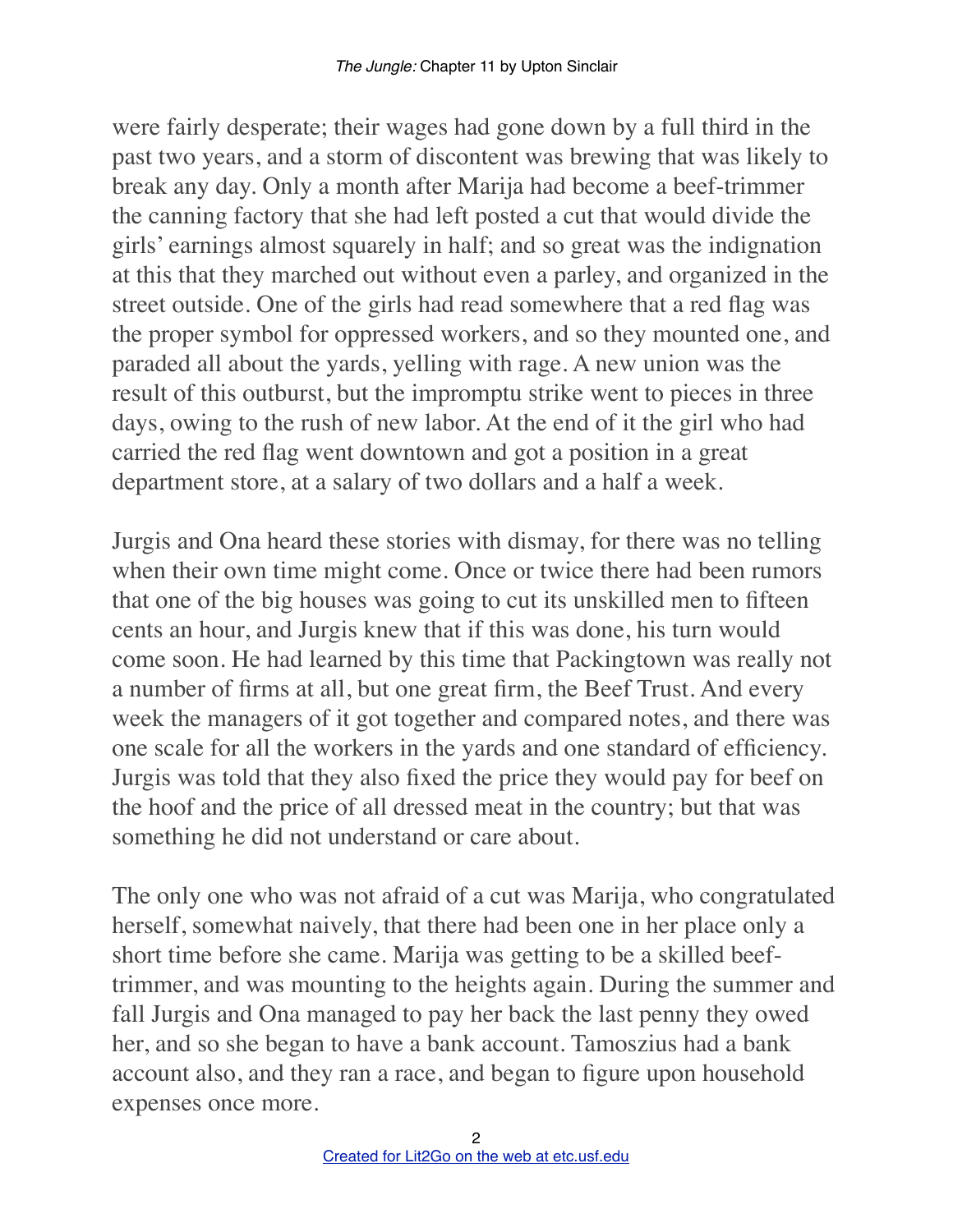The possession of vast wealth entails cares and responsibilities, however, as poor Marija found out. She had taken the advice of a friend and invested her savings in a bank on Ashland Avenue. Of course she knew nothing about it, except that it was big and imposing—what possible chance has a poor foreign working girl to understand the banking business, as it is conducted in this land of frenzied finance? So Marija lived in a continual dread lest something should happen to her bank, and would go out of her way mornings to make sure that it was still there. Her principal thought was of fire, for she had deposited her money in bills, and was afraid that if they were burned up the bank would not give her any others. Jurgis made fun of her for this, for he was a man and was proud of his superior knowledge, telling her that the bank had fireproof vaults, and all its millions of dollars hidden safely away in them.

However, one morning Marija took her usual detour, and, to her horror and dismay, saw a crowd of people in front of the bank, filling the avenue solid for half a block. All the blood went out of her face for terror. She broke into a run, shouting to the people to ask what was the matter, but not stopping to hear what they answered, till she had come to where the throng was so dense that she could no longer advance. There was a "run on the bank," they told her then, but she did not know what that was, and turned from one person to another, trying in an agony of fear to make out what they meant. Had something gone wrong with the bank? Nobody was sure, but they thought so. Couldn't she get her money? There was no telling; the people were afraid not, and they were all trying to get it. It was too early yet to tell anything—the bank would not open for nearly three hours. So in a frenzy of despair Marija began to claw her way toward the doors of this building, through a throng of men, women, and children, all as excited as herself. It was a scene of wild confusion, women shrieking and wringing their hands and fainting, and men fighting and trampling down everything in their way. In the midst of the melee Marija recollected that she did not have her bankbook, and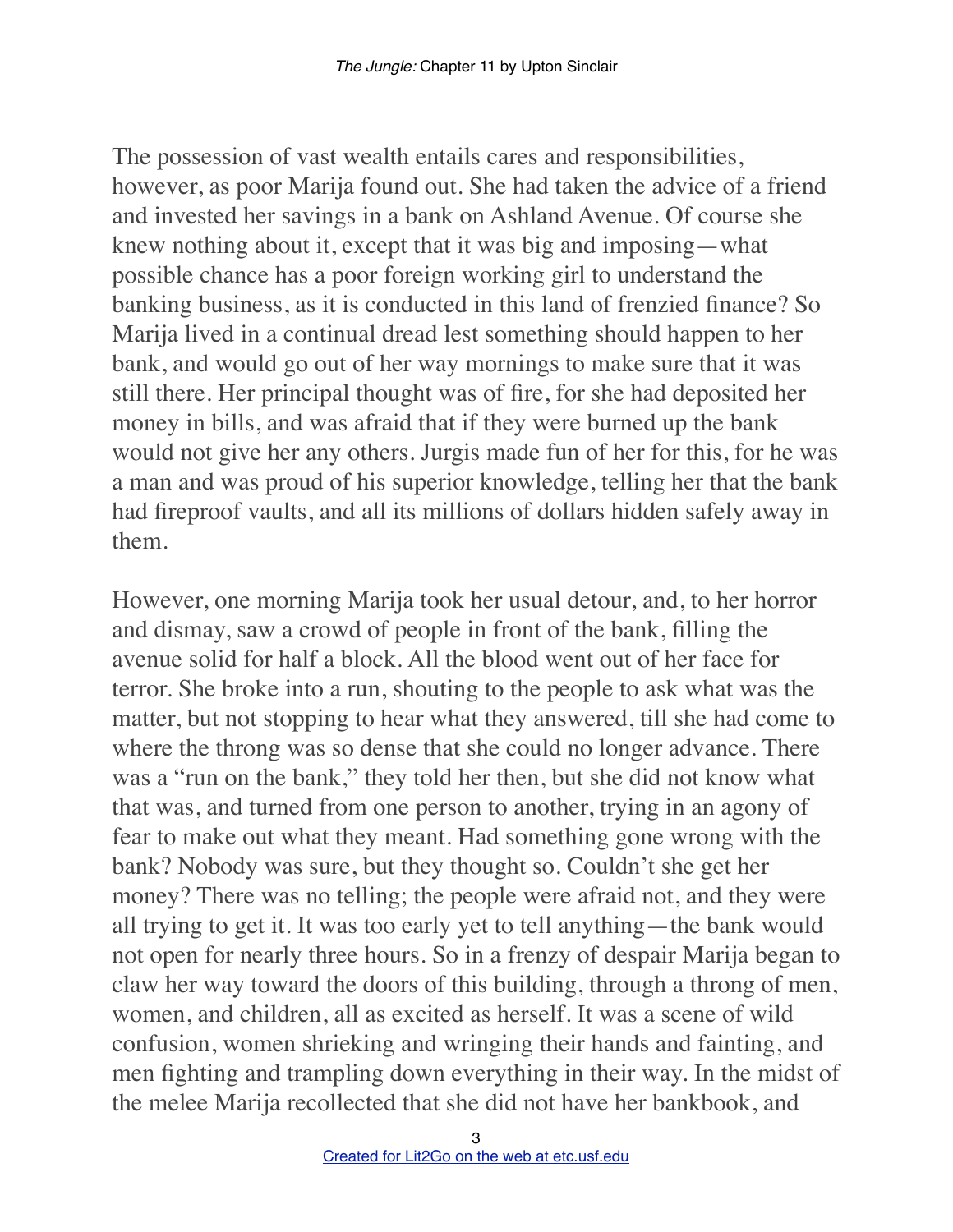could not get her money anyway, so she fought her way out and started on a run for home. This was fortunate for her, for a few minutes later the police reserves arrived.

In half an hour Marija was back, Teta Elzbieta with her, both of them breathless with running and sick with fear. The crowd was now formed in a line, extending for several blocks, with half a hundred policemen keeping guard, and so there was nothing for them to do but to take their places at the end of it. At nine o'clock the bank opened and began to pay the waiting throng; but then, what good did that do Marija, who saw three thousand people before her—enough to take out the last penny of a dozen banks?

To make matters worse a drizzling rain came up, and soaked them to the skin; yet all the morning they stood there, creeping slowly toward the goal—all the afternoon they stood there, heartsick, seeing that the hour of closing was coming, and that they were going to be left out. Marija made up her mind that, come what might, she would stay there and keep her place; but as nearly all did the same, all through the long, cold night, she got very little closer to the bank for that. Toward evening Jurgis came; he had heard the story from the children, and he brought some food and dry wraps, which made it a little easier.

The next morning, before daybreak, came a bigger crowd than ever, and more policemen from downtown. Marija held on like grim death, and toward afternoon she got into the bank and got her money—all in big silver dollars, a handkerchief full. When she had once got her hands on them her fear vanished, and she wanted to put them back again; but the man at the window was savage, and said that the bank would receive no more deposits from those who had taken part in the run. So Marija was forced to take her dollars home with her, watching to right and left, expecting every instant that some one would try to rob her; and when she got home she was not much better off. Until she could find another bank there was nothing to do but sew them up in her clothes, and so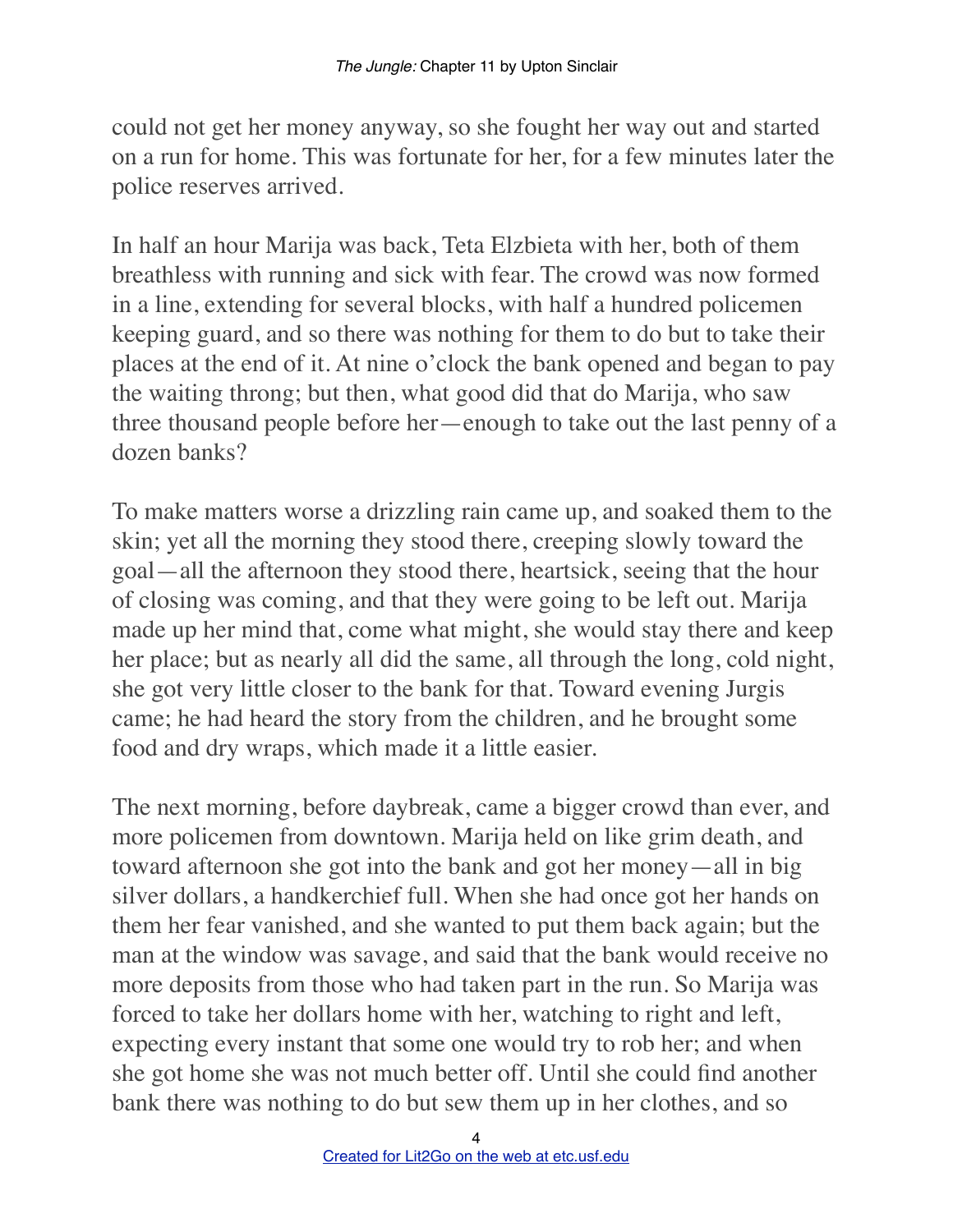Marija went about for a week or more, loaded down with bullion, and afraid to cross the street in front of the house, because Jurgis told her she would sink out of sight in the mud. Weighted this way she made her way to the yards, again in fear, this time to see if she had lost her place; but fortunately about ten per cent of the working people of Packingtown had been depositors in that bank, and it was not convenient to discharge that many at once. The cause of the panic had been the attempt of a policeman to arrest a drunken man in a saloon next door, which had drawn a crowd at the hour the people were on their way to work, and so started the "run."

About this time Jurgis and Ona also began a bank account. Besides having paid Jonas and Marija, they had almost paid for their furniture, and could have that little sum to count on. So long as each of them could bring home nine or ten dollars a week, they were able to get along finely. Also election day came round again, and Jurgis made half a week's wages out of that, all net profit. It was a very close election that year, and the echoes of the battle reached even to Packingtown. The two rival sets of grafters hired halls and set off fireworks and made speeches, to try to get the people interested in the matter. Although Jurgis did not understand it all, he knew enough by this time to realize that it was not supposed to be right to sell your vote. However, as every one did it, and his refusal to join would not have made the slightest difference in the results, the idea of refusing would have seemed absurd, had it ever come into his head.

Now chill winds and shortening days began to warn them that the winter was coming again. It seemed as if the respite had been too short—they had not had time enough to get ready for it; but still it came, inexorably, and the hunted look began to come back into the eyes of little Stanislovas. The prospect struck fear to the heart of Jurgis also, for he knew that Ona was not fit to face the cold and the snowdrifts this year. And suppose that some day when a blizzard struck them and the cars were not running, Ona should have to give up, and should come the next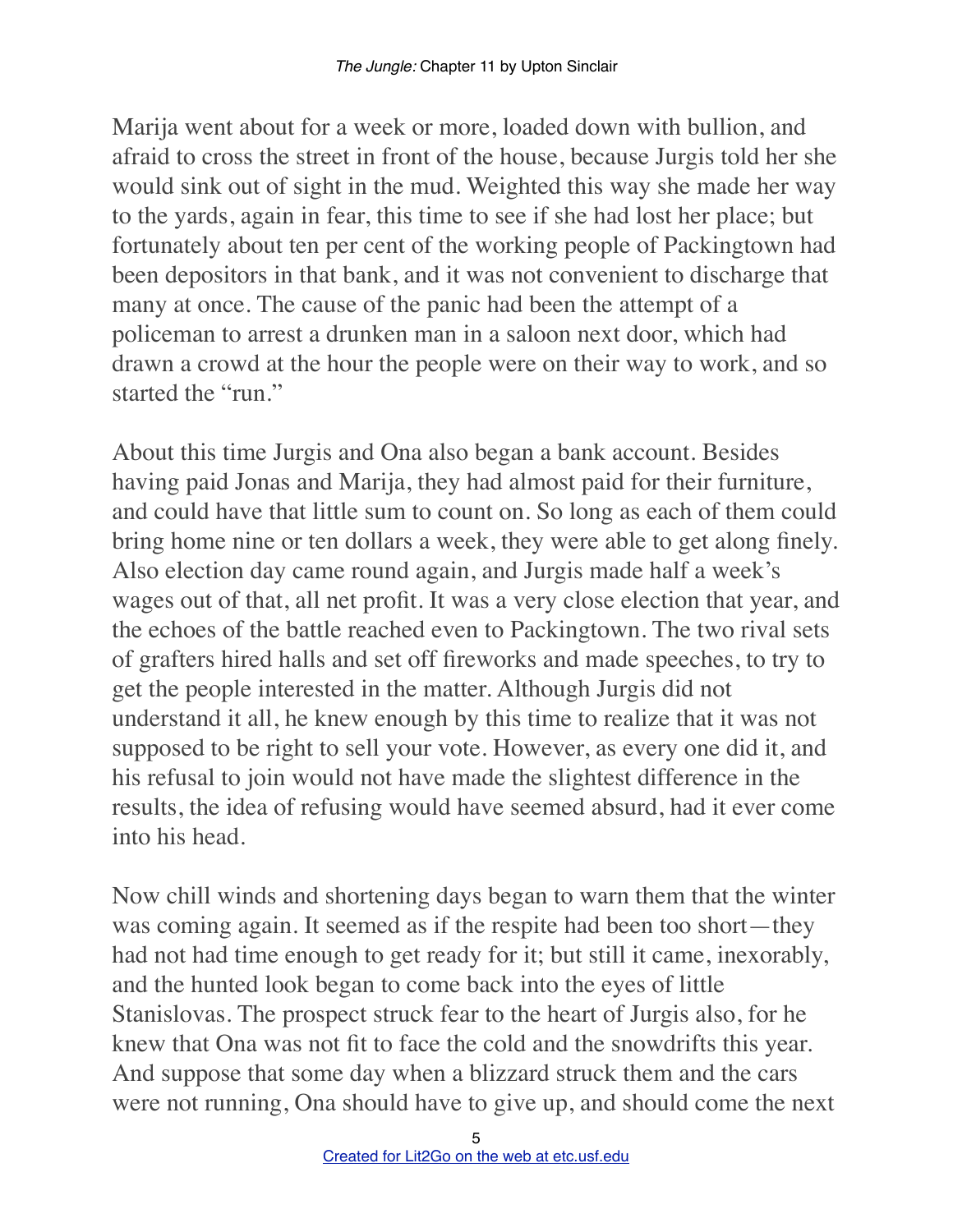day to find that her place had been given to some one who lived nearer and could be depended on?

It was the week before Christmas that the first storm came, and then the soul of Jurgis rose up within him like a sleeping lion. There were four days that the Ashland Avenue cars were stalled, and in those days, for the first time in his life, Jurgis knew what it was to be really opposed. He had faced difficulties before, but they had been child's play; now there was a death struggle, and all the furies were unchained within him. The first morning they set out two hours before dawn, Ona wrapped all in blankets and tossed upon his shoulder like a sack of meal, and the little boy, bundled nearly out of sight, hanging by his coat-tails. There was a raging blast beating in his face, and the thermometer stood below zero; the snow was never short of his knees, and in some of the drifts it was nearly up to his armpits. It would catch his feet and try to trip him; it would build itself into a wall before him to beat him back; and he would fling himself into it, plunging like a wounded buffalo, puffing and snorting in rage. So foot by foot he drove his way, and when at last he came to Durham's he was staggering and almost blind, and leaned against a pillar, gasping, and thanking God that the cattle came late to the killing beds that day. In the evening the same thing had to be done again; and because Jurgis could not tell what hour of the night he would get off, he got a saloon-keeper to let Ona sit and wait for him in a corner. Once it was eleven o'clock at night, and black as the pit, but still they got home.

That blizzard knocked many a man out, for the crowd outside begging for work was never greater, and the packers would not wait long for any one. When it was over, the soul of Jurgis was a song, for he had met the enemy and conquered, and felt himself the master of his fate.—So it might be with some monarch of the forest that has vanquished his foes in fair fight, and then falls into some cowardly trap in the night-time.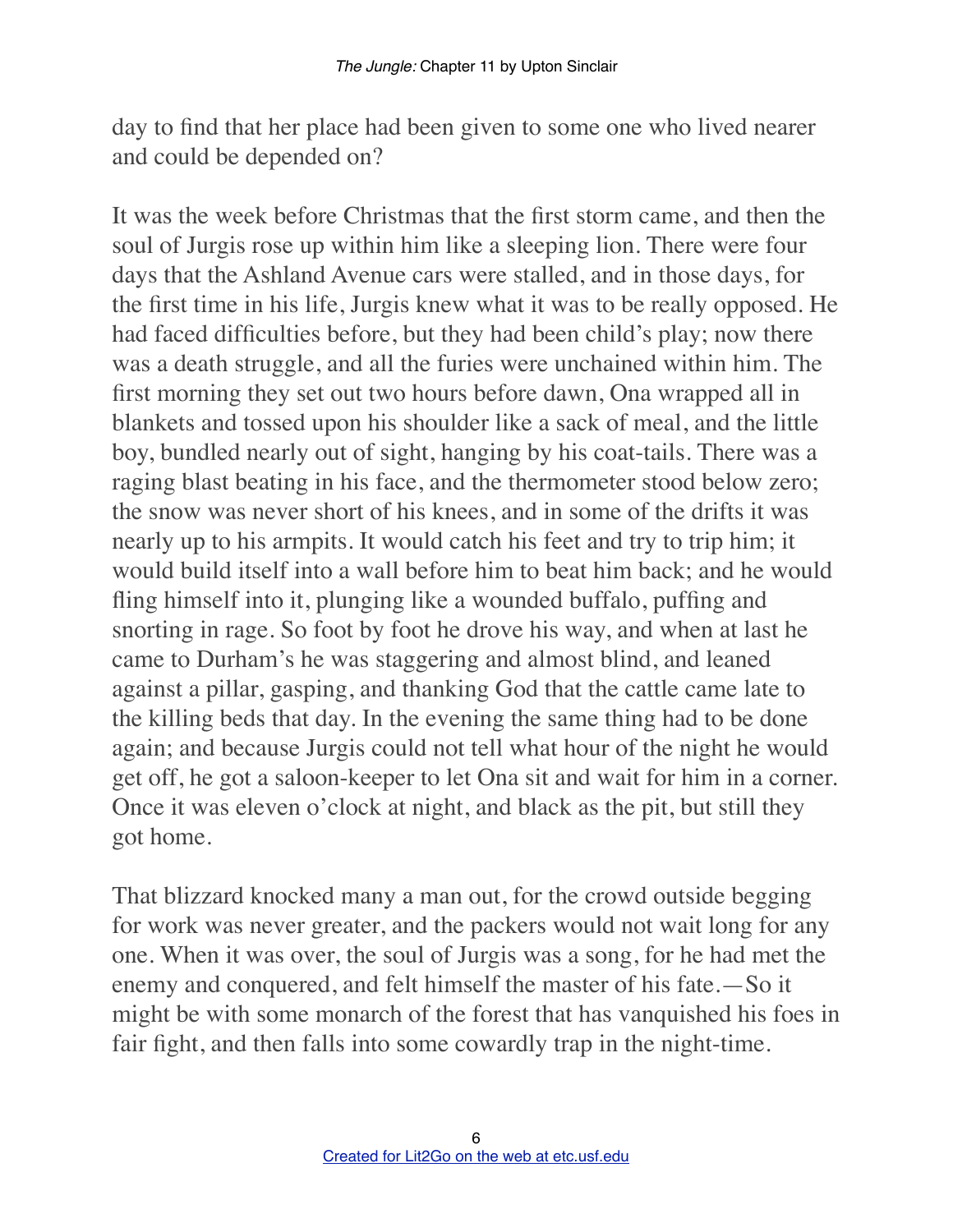A time of peril on the killing beds was when a steer broke loose. Sometimes, in the haste of speeding-up, they would dump one of the animals out on the floor before it was fully stunned, and it would get upon its feet and run amuck. Then there would be a yell of warning—the men would drop everything and dash for the nearest pillar, slipping here and there on the floor, and tumbling over each other. This was bad enough in the summer, when a man could see; in wintertime it was enough to make your hair stand up, for the room would be so full of steam that you could not make anything out five feet in front of you. To be sure, the steer was generally blind and frantic, and not especially bent on hurting any one; but think of the chances of running upon a knife, while nearly every man had one in his hand! And then, to cap the climax, the floor boss would come rushing up with a rifle and begin blazing away!

It was in one of these melees that Jurgis fell into his trap. That is the only word to describe it; it was so cruel, and so utterly not to be foreseen. At first he hardly noticed it, it was such a slight accident simply that in leaping out of the way he turned his ankle. There was a twinge of pain, but Jurgis was used to pain, and did not coddle himself. When he came to walk home, however, he realized that it was hurting him a great deal; and in the morning his ankle was swollen out nearly double its size, and he could not get his foot into his shoe. Still, even then, he did nothing more than swear a little, and wrapped his foot in old rags, and hobbled out to take the car. It chanced to be a rush day at Durham's, and all the long morning he limped about with his aching foot; by noontime the pain was so great that it made him faint, and after a couple of hours in the afternoon he was fairly beaten, and had to tell the boss. They sent for the company doctor, and he examined the foot and told Jurgis to go home to bed, adding that he had probably laid himself up for months by his folly. The injury was not one that Durham and Company could be held responsible for, and so that was all there was to it, so far as the doctor was concerned.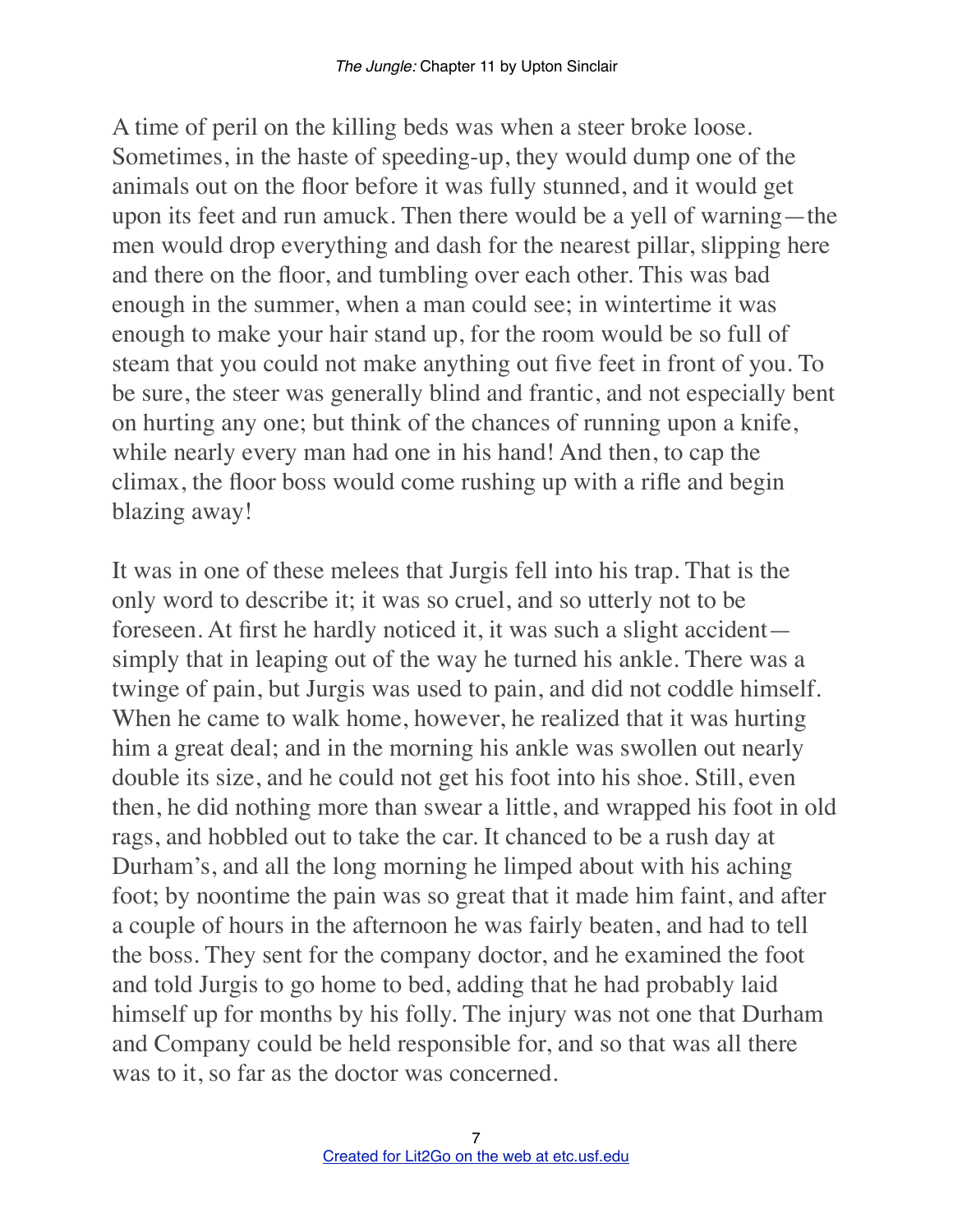Jurgis got home somehow, scarcely able to see for the pain, and with an awful terror in his soul, Elzbieta helped him into bed and bandaged his injured foot with cold water and tried hard not to let him see her dismay; when the rest came home at night she met them outside and told them, and they, too, put on a cheerful face, saying it would only be for a week or two, and that they would pull him through.

When they had gotten him to sleep, however, they sat by the kitchen fire and talked it over in frightened whispers. They were in for a siege, that was plainly to be seen. Jurgis had only about sixty dollars in the bank, and the slack season was upon them. Both Jonas and Marija might soon be earning no more than enough to pay their board, and besides that there were only the wages of Ona and the pittance of the little boy. There was the rent to pay, and still some on the furniture; there was the insurance just due, and every month there was sack after sack of coal. It was January, midwinter, an awful time to have to face privation. Deep snows would come again, and who would carry Ona to her work now? She might lose her place—she was almost certain to lose it. And then little Stanislovas began to whimper—who would take care of him?

It was dreadful that an accident of this sort, that no man can help, should have meant such suffering. The bitterness of it was the daily food and drink of Jurgis. It was of no use for them to try to deceive him; he knew as much about the situation as they did, and he knew that the family might literally starve to death. The worry of it fairly ate him up—he began to look haggard the first two or three days of it. In truth, it was almost maddening for a strong man like him, a fighter, to have to lie there helpless on his back. It was for all the world the old story of Prometheus bound. As Jurgis lay on his bed, hour after hour there came to him emotions that he had never known before. Before this he had met life with a welcome—it had its trials, but none that a man could not face. But now, in the nighttime, when he lay tossing about, there would come stalking into his chamber a grisly phantom, the sight of which made his flesh curl and his hair to bristle up. It was like seeing the world fall away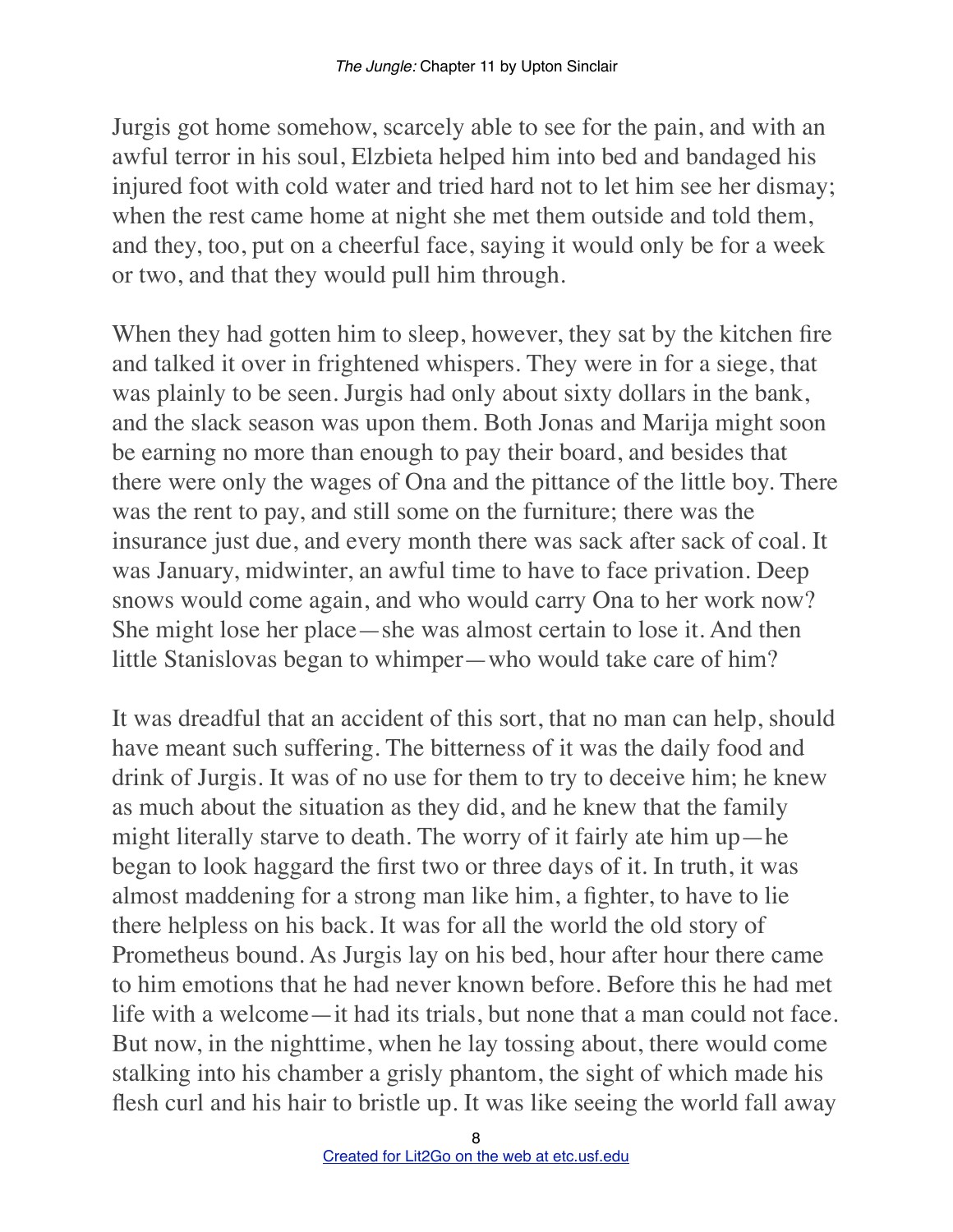from underneath his feet; like plunging down into a bottomless abyss into yawning caverns of despair. It might be true, then, after all, what others had told him about life, that the best powers of a man might not be equal to it! It might be true that, strive as he would, toil as he would, he might fail, and go down and be destroyed! The thought of this was like an icy hand at his heart; the thought that here, in this ghastly home of all horror, he and all those who were dear to him might lie and perish of starvation and cold, and there would be no ear to hear their cry, no hand to help them! It was true, it was true,—that here in this huge city, with its stores of heaped-up wealth, human creatures might be hunted down and destroyed by the wild-beast powers of nature, just as truly as ever they were in the days of the cave men!

Ona was now making about thirty dollars a month, and Stanislovas about thirteen. To add to this there was the board of Jonas and Marija, about forty-five dollars. Deducting from this the rent, interest, and installments on the furniture, they had left sixty dollars, and deducting the coal, they had fifty. They did without everything that human beings could do without; they went in old and ragged clothing, that left them at the mercy of the cold, and when the children's shoes wore out, they tied them up with string. Half invalid as she was, Ona would do herself harm by walking in the rain and cold when she ought to have ridden; they bought literally nothing but food—and still they could not keep alive on fifty dollars a month. They might have done it, if only they could have gotten pure food, and at fair prices; or if only they had known what to get—if they had not been so pitifully ignorant! But they had come to a new country, where everything was different, including the food. They had always been accustomed to eat a great deal of smoked sausage, and how could they know that what they bought in America was not the same—that its color was made by chemicals, and its smoky flavor by more chemicals, and that it was full of "potato flour" besides? Potato flour is the waste of potato after the starch and alcohol have been extracted; it has no more food value than so much wood, and as its use as a food adulterant is a penal offense in Europe, thousands of tons of it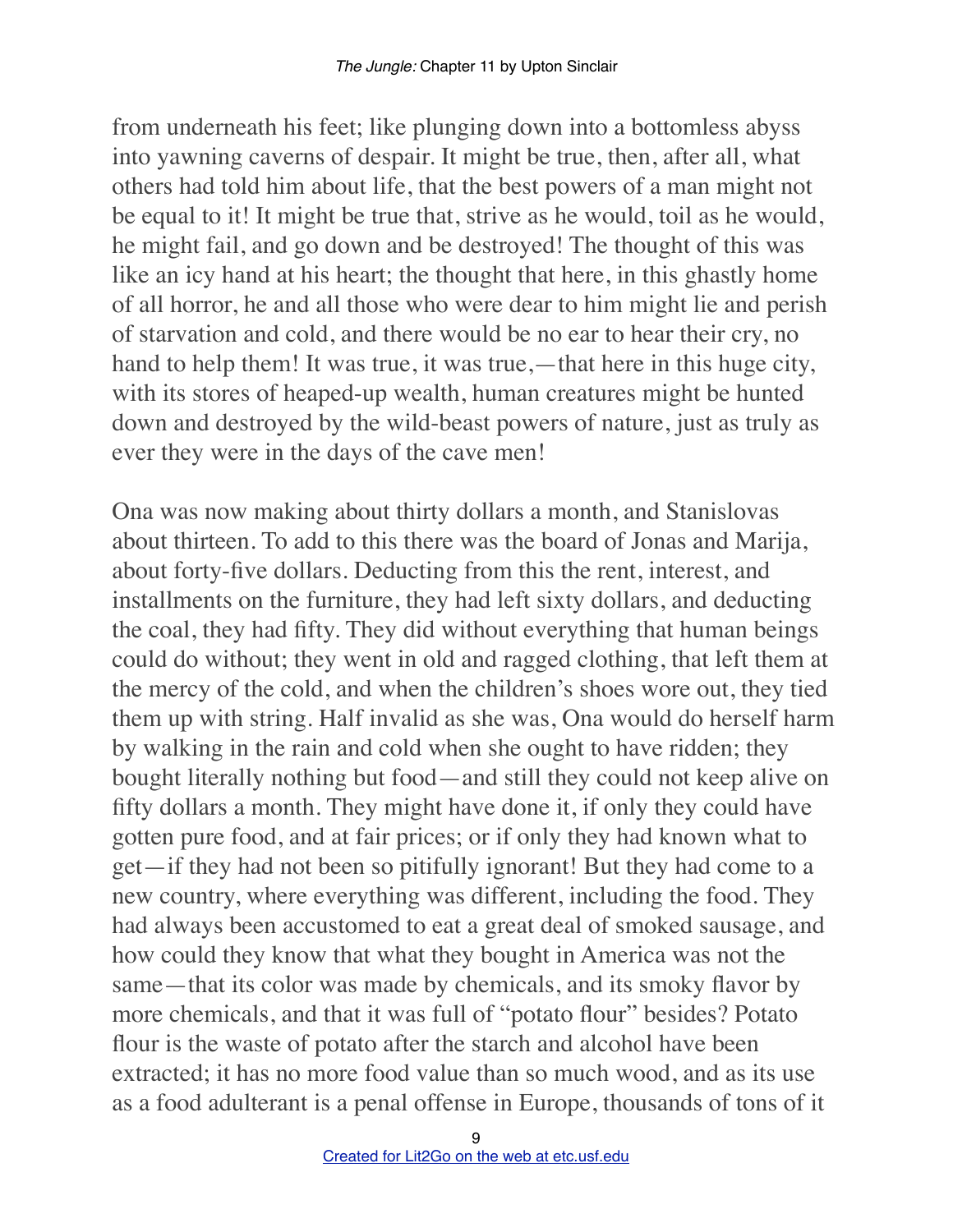are shipped to America every year. It was amazing what quantities of food such as this were needed every day, by eleven hungry persons. A dollar sixty-five a day was simply not enough to feed them, and there was no use trying; and so each week they made an inroad upon the pitiful little bank account that Ona had begun. Because the account was in her name, it was possible for her to keep this a secret from her husband, and to keep the heartsickness of it for her own.

It would have been better if Jurgis had been really ill; if he had not been able to think. For he had no resources such as most invalids have; all he could do was to lie there and toss about from side to side. Now and then he would break into cursing, regardless of everything; and now and then his impatience would get the better of him, and he would try to get up, and poor Teta Elzbieta would have to plead with him in a frenzy. Elzbieta was all alone with him the greater part of the time. She would sit and smooth his forehead by the hour, and talk to him and try to make him forget. Sometimes it would be too cold for the children to go to school, and they would have to play in the kitchen, where Jurgis was, because it was the only room that was half warm. These were dreadful times, for Jurgis would get as cross as any bear; he was scarcely to be blamed, for he had enough to worry him, and it was hard when he was trying to take a nap to be kept awake by noisy and peevish children.

Elzbieta's only resource in those times was little Antanas; indeed, it would be hard to say how they could have gotten along at all if it had not been for little Antanas. It was the one consolation of Jurgis' long imprisonment that now he had time to look at his baby. Teta Elzbieta would put the clothesbasket in which the baby slept alongside of his mattress, and Jurgis would lie upon one elbow and watch him by the hour, imagining things. Then little Antanas would open his eyes—he was beginning to take notice of things now; and he would smile—how he would smile! So Jurgis would begin to forget and be happy because he was in a world where there was a thing so beautiful as the smile of little Antanas, and because such a world could not but be good at the